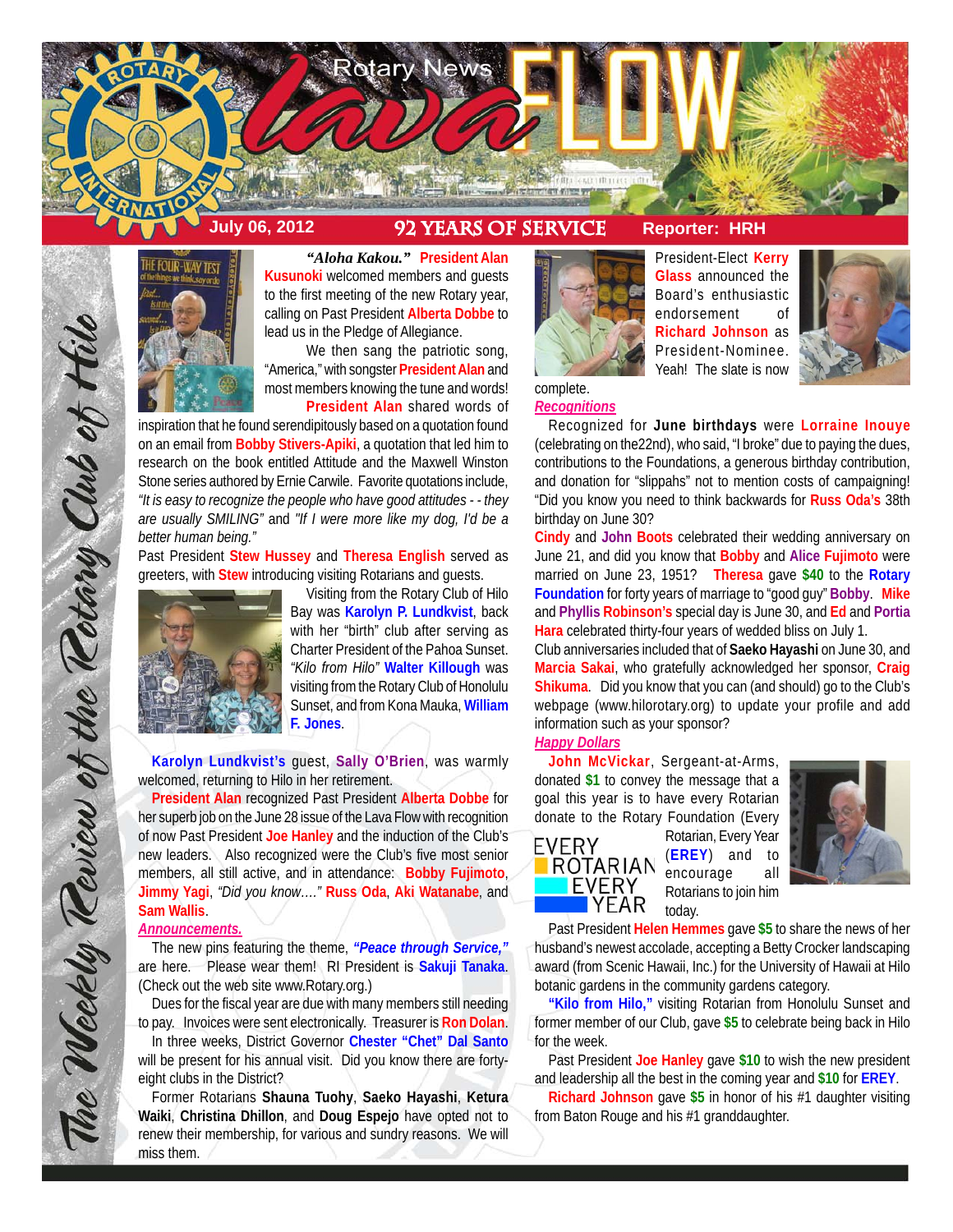# *Birthdays:*

**Jim Kennedy** July 17 **Gene Tao** July 20 **Cowboy Kaneshiro** July 24 **Susan Munro** July 30

#### *Club Anniversary:*

**Alberta Dobbe** July 11 **Lorraine Shin** July 19 **Misti Tyrin** July 23 **Jim Kennedy** July 24

### *Wedding Anniversary:*

**Eddie & Portia Hara** July 1 **Stew & Alessandra Hussey** July 12 **Randy & Lydia Hart** July 17 **Vivian & Daniel Birchall** July 17 **Tom & Delia Brown** July 29

### *Announcements:*

#### **Fri. July 13**

 **Barney Sheffield - American Red Cross Family Emergency Preparedness Fri. July 20 Peter Kubota**

 **Hilo Bayfront Trails**

#### **Fri. July 27 Jeff Melrose**

 **Food Self-Sufficiency Baseline Study**

| Vice President  Alberta Dobbe                     |  |
|---------------------------------------------------|--|
| Immediate Past President  Joe Hanley              |  |
|                                                   |  |
|                                                   |  |
|                                                   |  |
|                                                   |  |
|                                                   |  |
| Service Projects  Mitchell Dodo                   |  |
| Rotary Foundations  Susan Munro                   |  |
| Membership  Nancy Cabral                          |  |
| Public Relations  Robert Hanley                   |  |
| International Service  Steve Yoshida              |  |
| Community Service  Wallace Wong                   |  |
| Vocational Service  Bobby Stivers-Apiki           |  |
| New Generations  Gail Takaki                      |  |
|                                                   |  |
| The Rotary Foundation  Susan Munro                |  |
| Hawaii Rotary Youth Foundation  Mitchell Dodo     |  |
| <b>Hilo Rotary Club Foundation  John McVickar</b> |  |
|                                                   |  |

**Karolyn Lundkvist** gave \$5 to acknowledge her friendship with **Sally O'Brien** over the years and to share that **Sally** had sent 36 boxes to her house in response to her offer to help with her move back to Hilo. **Cindy Boots** donated **\$5** to share another **Sally** story: it turns out her sister in Milwaukee had a reiki appointment, with someone who used to be from Hilo. Yes, it was **Sally**!

**Stan Fortuna** gave **\$38** for not being fined for something and **\$33** to share that his daughter and her husband raised **\$33,000** with over 300 people participating in a walk to raise funds for Spinal Muscular Atrophy (SMA) research, in memory of their daughter.

# *Program – a Club Assembly*

**Membership. Nancy Cabral** announced that



director: *"You have only yourselves to blame since you voted me in."* The goal of this "sweet, shy, and nice" leader is 90 members—only around 20 more. She invited

Rotarians to think about the people you do business with, check out the listing of professions (circulated at the meeting), and complete the application form (also distributed). She's looking for Rotarians to serve on the Membership Committee.

**Vocational Services. Bobby Stivers-Apiki**



shared ideas for a year-long emphasis on vocational services, starting in August with a vocational talk at the first meeting of every month. There will be a contest with an invitation to drop off your business card.

If your card is selected, your business will be featured in the "Lava Flow." Two main projects will focus on connecting our Rotarian 'ohana: first, with young people via a career day with young people in Interact and Rotaract, and secondly, with the visiting of the businesses of Rotarians, an emphasis for the months of February and March. To strengthen our ethical integrity, Rotarians will be encouraged to display the Rotary Rules of Conduct at their business sites. Copies will be made available. The committee of one—at this point—welcomes members!



**New Generations. Gail Takaki** shared the joys of volunteering with young people—doing so is fun plus gives great hope for the future. Did you know how you can help?

**Photos by Chris Tamm** 

Via **WHS Interact**, with **Ed Hara** the champion of Interact, and **Kui Costa**. Volunteers are needed to attend meetings and chaperone.

Via **Rotaract**, co-sponsored by all five Rotary Clubs in East Hawaii, with **Rand Mundo** often in attendance.

Via **RYLA**, scheduled for March 1-3 at KMC, with a goal of 45 students participating thanks to volunteer support.

Via **Rotary Exchange**, under **Rand Mundo's** leadership, with the Club's sponsoring of an outbound student, **Keli'i Mendonca**, to Arabusa, Spain, and an inbound student, **Chotika Tanburana** or **"Fern"** for short, from Thailand. A host family is still needed for April/May.

she was back as an elected Honolulu with Past President **Mike Robinson** Via the **Peace Forum**, January 25-27, 2013, in volunteering as a facilitator and wife **Phyllis** to provide support as needed. The forum provides a fabulous opportunity to volunteer and meet Rotary International leadership.

> Via the **Hawaii Rotary Youth Foundation**, with funds contributed providing scholarship to worthy students. Contact Past President **Mitch Dodo** for more information.



**Community Service.** Past President **Wally Wong** made a pitch for involvement for fellowship and membership retention as well as community benefit. The Rotary Foundation's *"Future Vision"* Plan lists six key areas: Peace and

Conflict Prevention/Resolution, Disease and Prevention, Water and Sanitation, Maternal and Child Health, Basic Education and Literacy, and Economic and Community Development. Club projects fall within these areas and include the current "Back to School Drive" effort for backpacks to needy kids via the non-profit Project Hawai'i, Keiki Vision, and Dictionary distribution. The Club may want to help with the Community Assisted Literacy Center at the library (teaching adults how to read) and the Read Aloud Program. **"Firecracker" Misti Tyrin** is a key to Club participation, but the involvement of all is needed. With other Clubs in